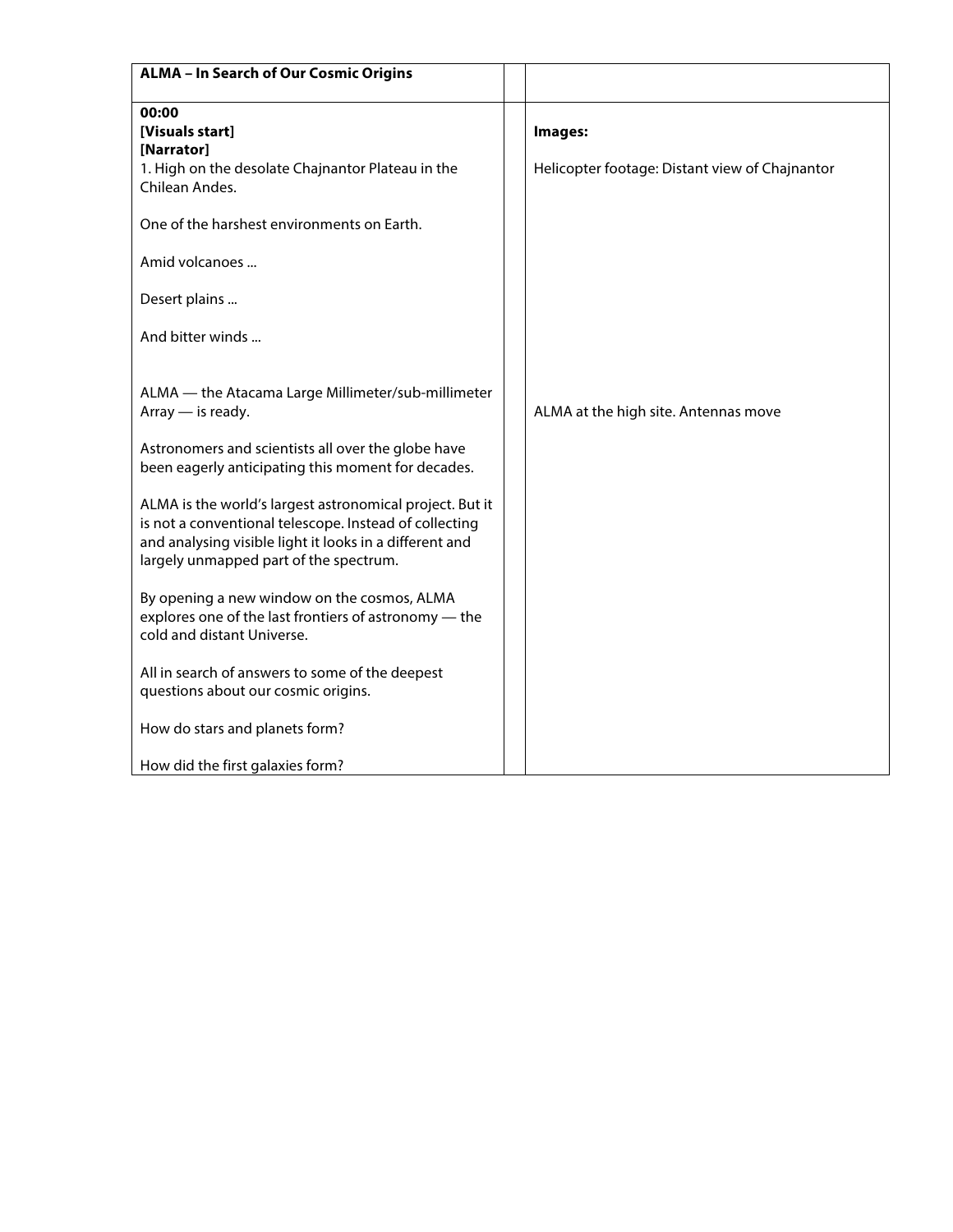| 02:06<br>[Narrator]<br>2. The Chajnantor Plateau in North Chile. Despite the<br>-literally! - breath-taking altitude of 5000 metres<br>above sea level, ALMA has flourished.                                                 | ALMA at Chajnantor                                                          |
|------------------------------------------------------------------------------------------------------------------------------------------------------------------------------------------------------------------------------|-----------------------------------------------------------------------------|
| Over the last few years, more than 50 antennas have<br>been installed across the high desert plain.                                                                                                                          |                                                                             |
| ALMA is a unique, giant telescope built in a<br>partnership between Europe, North America and East<br>Asia, in cooperation with Chile.                                                                                       | Helicopter footage                                                          |
| Sixty-six state-of-the-art antennas observe the<br>Universe at millimetre and submillimetre wavelengths                                                                                                                      | <b>ALMA</b> at Chajnantor                                                   |
| - one thousand times longer than visible<br>wavelengths.                                                                                                                                                                     | Helicopter footage                                                          |
| This light reaches us from some of the coldest and<br>most distant objects in the Universe.                                                                                                                                  | <b>Object Animations</b>                                                    |
| Water vapour in the atmosphere blocks these faint<br>whispers from the hidden Universe, so to collect them<br>we have to go to an extremely high and dry site - like<br>Chajnantor.                                          | Helicopter footage                                                          |
| 03:25<br>[Narrator]                                                                                                                                                                                                          |                                                                             |
| 3. The origin of the ALMA project dates back decades.                                                                                                                                                                        | CGI                                                                         |
| Scientists from Europe, North America and East Asia<br>developed three individual concepts for new, large<br>telescopes for millimetre and submillimetre<br>observations. Eventually these concepts were merged<br>into one. | <b>Book of ALMA</b><br>Chapter 1<br><b>The Birth of ALMA</b><br>1980s-1990s |
| Big science takes big global collaborations. Together<br>countries can achieve what they cannot do alone.<br>The whole is greater than the sum of its parts.                                                                 | Book opens to reveal old scenes.                                            |
| The ALMA project was born!                                                                                                                                                                                                   | Three antennas, one project.                                                |
| This new telescope needed a home, and eyes turned<br>to Chajnantor.                                                                                                                                                          | "Book of ALMA" CGI,                                                         |
| Every aspect of the site, from the astronomical to the<br>meteorological, was thoroughly tested and the<br>atmosphere monitored daily.                                                                                       | <b>Chapter 2</b><br><b>Finding the Right Site</b>                           |
|                                                                                                                                                                                                                              | 1995                                                                        |
| The conclusion: Chajnantor was the perfect place for<br>ALMA.                                                                                                                                                                | Site testing footage, CG book with video                                    |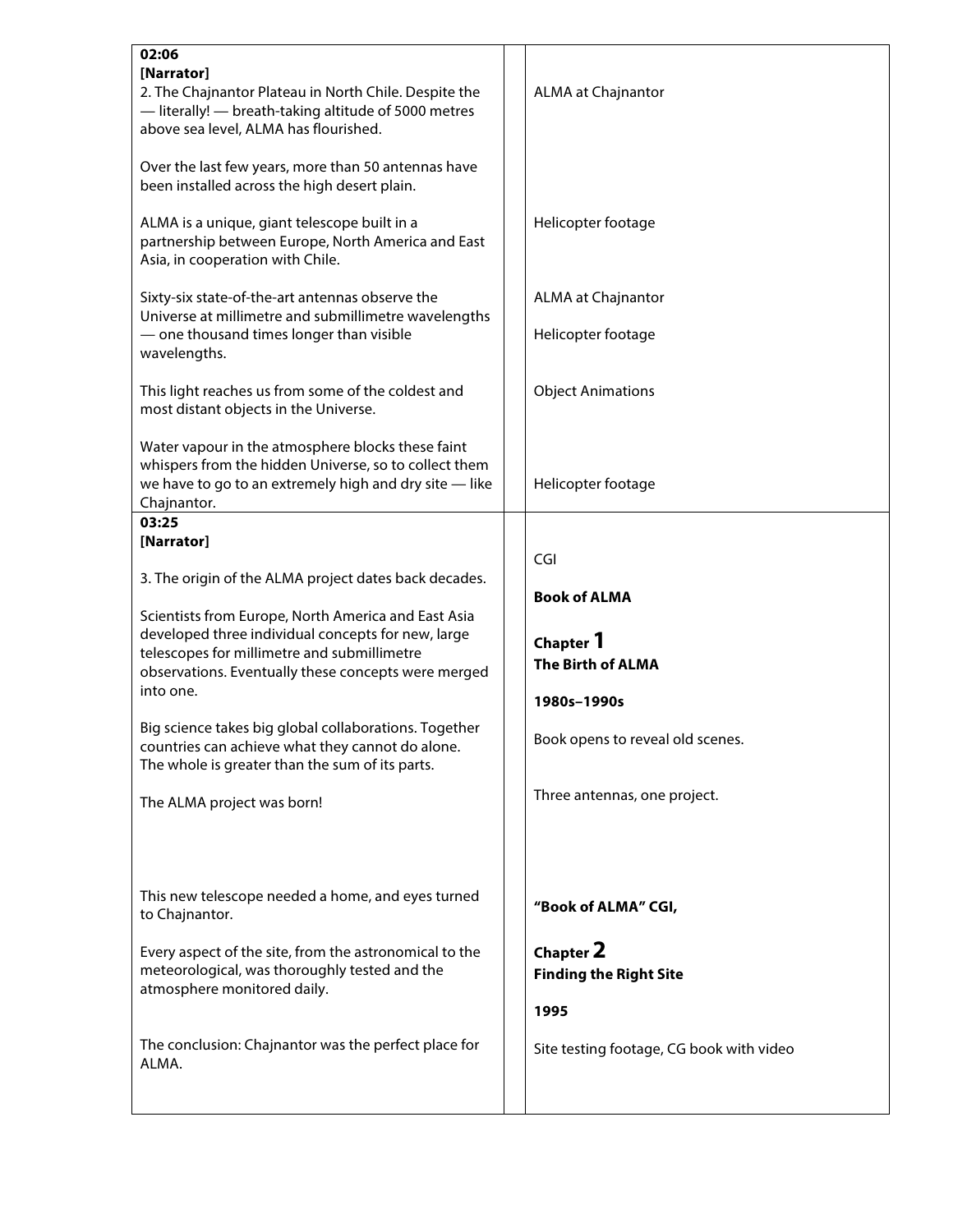| 04:46<br>[Narrator]<br>4. Construction began in 2003 with the<br>groundbreaking for ALMA's Array Operations Site.<br>Conditions here at an altitude of 5000 metres above | "Book of ALMA" CGI,<br>Chapter 3<br><b>Breaking Ground</b> |
|--------------------------------------------------------------------------------------------------------------------------------------------------------------------------|------------------------------------------------------------|
| sea level are harsh and very challenging.<br>Strong winds.<br>Low temperatures.<br>Intense ultraviolet radiation.                                                        | 2003                                                       |
| And a desperately thin atmosphere.<br>So thin that to work here people need supplementary<br>oxygen and have to undergo rigorous health checks.                          |                                                            |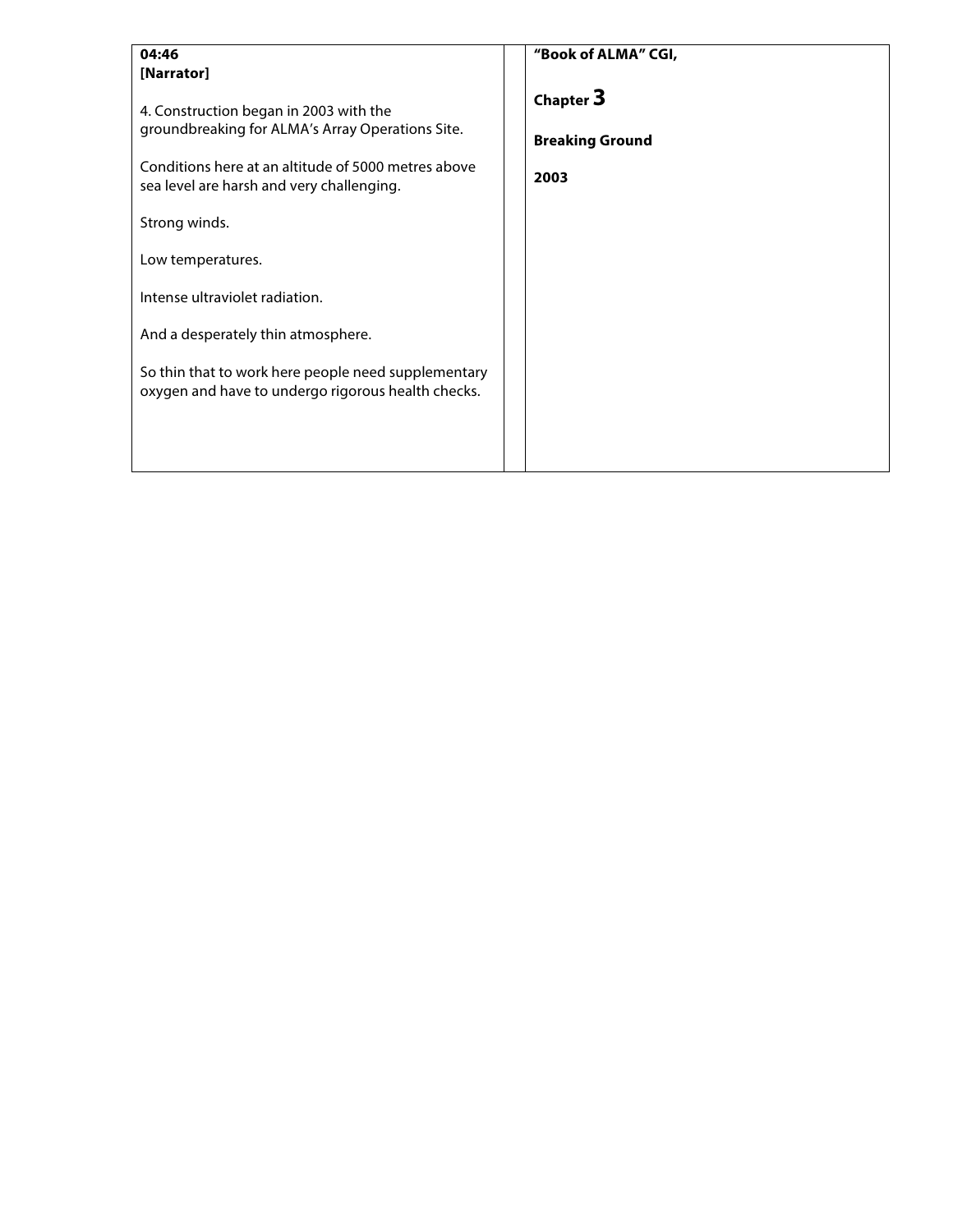| 05:41                                                                                                                    |                                                         |
|--------------------------------------------------------------------------------------------------------------------------|---------------------------------------------------------|
| [Narrator]                                                                                                               |                                                         |
| 5. The production of ALMA's antennas has been shared<br>between the three ALMA partners.                                 | "Book of ALMA" CGI,                                     |
|                                                                                                                          | Chapter 4<br><b>Forging the Tools</b>                   |
|                                                                                                                          | 2003                                                    |
| Three prototypes were put through their paces at the<br>ALMA Test Facility, on the Very Large Array site, in the<br>USA. | Prototype testing at the Very Large Array site,<br>USA. |
|                                                                                                                          | ALMA antenna                                            |
|                                                                                                                          |                                                         |
| The 66 antennas on the high plateau are a critical part<br>of ALMA.                                                      | ALMA antennas (detailed view?)                          |
| Their big dishes collect the faint millimetre waves from<br>space.                                                       |                                                         |
| These antennas are truly the state-of-the-art.                                                                           |                                                         |
| Their surfaces are accurate to much less than the<br>thickness of a sheet of paper.                                      |                                                         |
| They can move precisely enough to pick out a golf ball<br>at a distance of 15 kilometres.                                | Antennas move                                           |
| And they must survive, exposed to the elements, on<br>Chajnantor!                                                        | Aerial view                                             |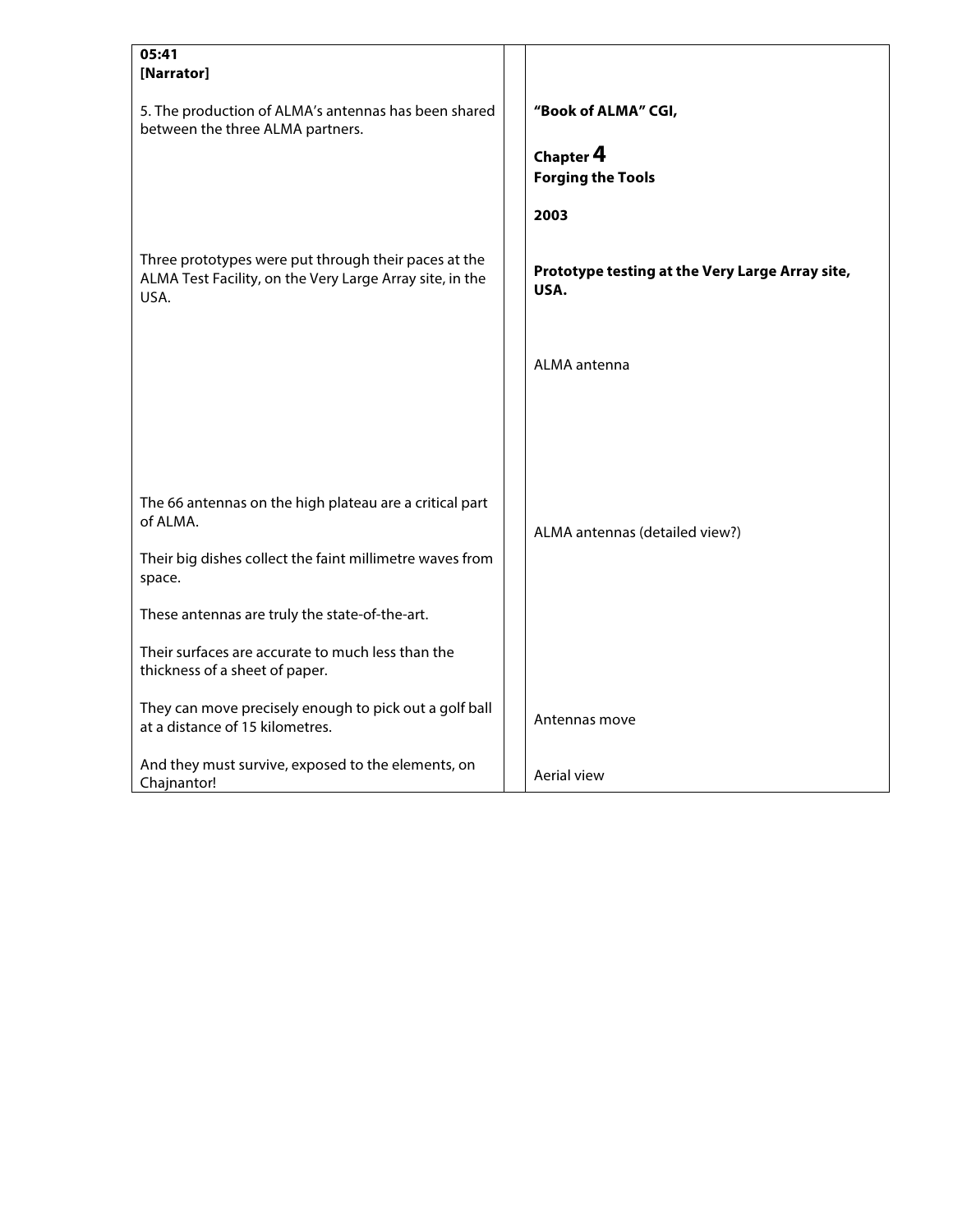| 07:00<br>[Narrator]<br>6. Twenty-five antennas have been provided by the<br>European Southern Observatory, 25 by the US National<br>Radio Astronomy Observatory, and 16 by the National<br>Astronomical Observatory of Japan.                                  | Antenna production in France                                                  |
|----------------------------------------------------------------------------------------------------------------------------------------------------------------------------------------------------------------------------------------------------------------|-------------------------------------------------------------------------------|
| In a truly global endeavour, the antenna components<br>were constructed in several locations around the<br>world, sent to Chile to be assembled<br>and then tested at the Operations Support Facility, in<br>readiness for their first time observing the sky. | Transport through desert                                                      |
|                                                                                                                                                                                                                                                                | "Book of ALMA" CGI,<br>Chapter 5<br><b>Linking the First Antennas</b><br>2008 |
| The first ALMA antenna was accepted and shortly<br>thereafter two antennas were successfully linked<br>together.                                                                                                                                               |                                                                               |
| 08:14<br>[Narrator]<br>7. Detectors in each antenna register the finest<br>nuances of the faint signals collected by the dishes.                                                                                                                               | Instruments being integrated                                                  |
| These detectors are the most sensitive of their kind<br>and are cooled using helium gas to just four degrees<br>above absolute zero.                                                                                                                           |                                                                               |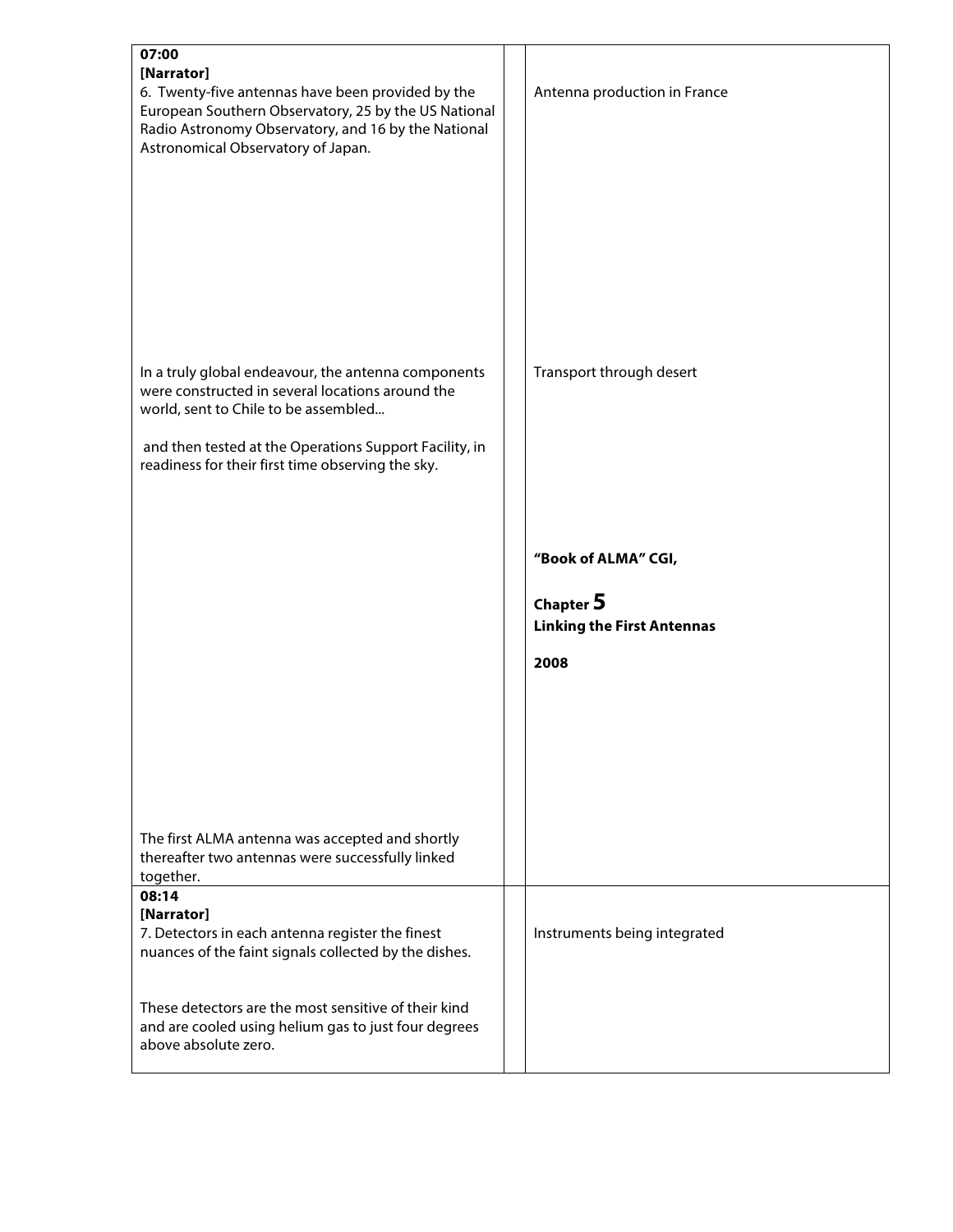| 08:34                                                                                                                                                                                                                                    |                                                |
|------------------------------------------------------------------------------------------------------------------------------------------------------------------------------------------------------------------------------------------|------------------------------------------------|
| [Narrator]                                                                                                                                                                                                                               | "Book of ALMA" CGI,                            |
| 8. The first completed antenna makes its way up to the<br>Array Operations Site.                                                                                                                                                         | Chapter 6<br><b>Reaching New Heights</b>       |
| Two custom-built transporter vehicles - Otto and<br>Lore - move the 100-tonne antennas around.                                                                                                                                           | 2009                                           |
| Otto carefully climbs the winding road, carrying the<br>high-tech antenna up to its final home on the high<br>plateau. This first antenna was soon joined by many<br>more.                                                               | First antenna transport to high site,          |
| 09:14                                                                                                                                                                                                                                    |                                                |
| [Narrator]                                                                                                                                                                                                                               | "Book of ALMA" CGI,                            |
| 9. The first observations using two, and then three,<br>antennas in unison were made.                                                                                                                                                    | Chapter 7<br><b>Beating Expectations</b>       |
| Key tests for the ALMA array. And all passed with flying<br>colours!                                                                                                                                                                     | 2009                                           |
|                                                                                                                                                                                                                                          | Footage of two or three antennas at Chajnantor |
| 09:36<br>[Narrator]                                                                                                                                                                                                                      | <b>ALMA</b> animation                          |
| 10. Millimetre and submillimetre wavelengths give<br>astronomers a unique window on the Universe.                                                                                                                                        |                                                |
| But to see them with the sharpness astronomers need,<br>a single-dish telescope would have to be kilometres<br>across (and impossible to build)!                                                                                         |                                                |
| Instead, ALMA uses 66 separate antennas which can<br>be spread out over the plain with separations of up to<br>16 kilometres.                                                                                                            |                                                |
| The antennas are linked and their signals combined.                                                                                                                                                                                      |                                                |
| The result: one giant telescope as wide as the whole<br>array, observing with unprecedented sensitivity and<br>resolution.                                                                                                               |                                                |
| 10:21<br>[Narrator]                                                                                                                                                                                                                      |                                                |
| 11. Making sense of these intertwined signals takes the<br>highest-altitude supercomputer in the world.                                                                                                                                  | Correlator room                                |
| With 134 million processors, performing 17 quadrillion<br>operations per second - as many as the fastest<br>supercomputer in the world - the ALMA correlator,<br>on Chajnantor, combines and compares the signals<br>from every antenna. |                                                |
|                                                                                                                                                                                                                                          |                                                |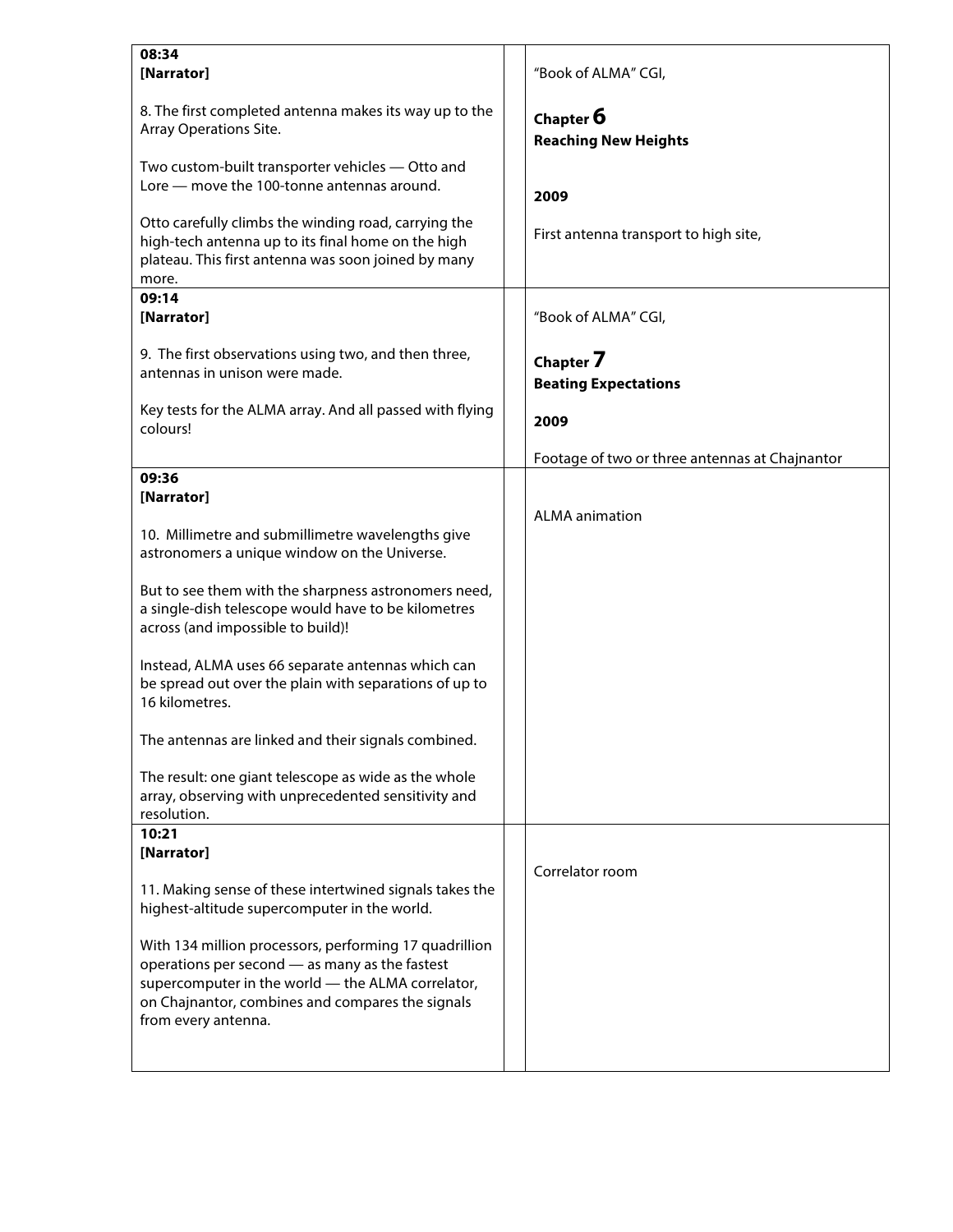| 10:55<br>[Narrator]                                                                                                                                                                                       | Antennas at the high site       |
|-----------------------------------------------------------------------------------------------------------------------------------------------------------------------------------------------------------|---------------------------------|
| 12. As more and more antennas arrive at Chajnantor,<br>the Operations Support Facility, the control centre of<br>the observatory, takes shape at the slightly more<br>hospitable altitude of 2900 metres. | Activities at the OSE           |
| The site is busy around the clock.                                                                                                                                                                        | Astronomers at work             |
| Operating the telescope.                                                                                                                                                                                  |                                 |
| Testing and maintaining antennas and other<br>equipment.                                                                                                                                                  |                                 |
| And home for the ALMA staff during their day- and<br>night-shifts at the observatory.                                                                                                                     |                                 |
| 11:38                                                                                                                                                                                                     |                                 |
| [Narrator]                                                                                                                                                                                                | Chapter 8                       |
| 13. In the capital of the host nation, Chile, the ALMA                                                                                                                                                    | <b>Santiago Central Offices</b> |
| Santiago Central Offices were built.                                                                                                                                                                      | 2010                            |
| Here the technical, scientific and administrative staff of<br>the Joint ALMA Office is working.                                                                                                           | ALMA Santiago footage           |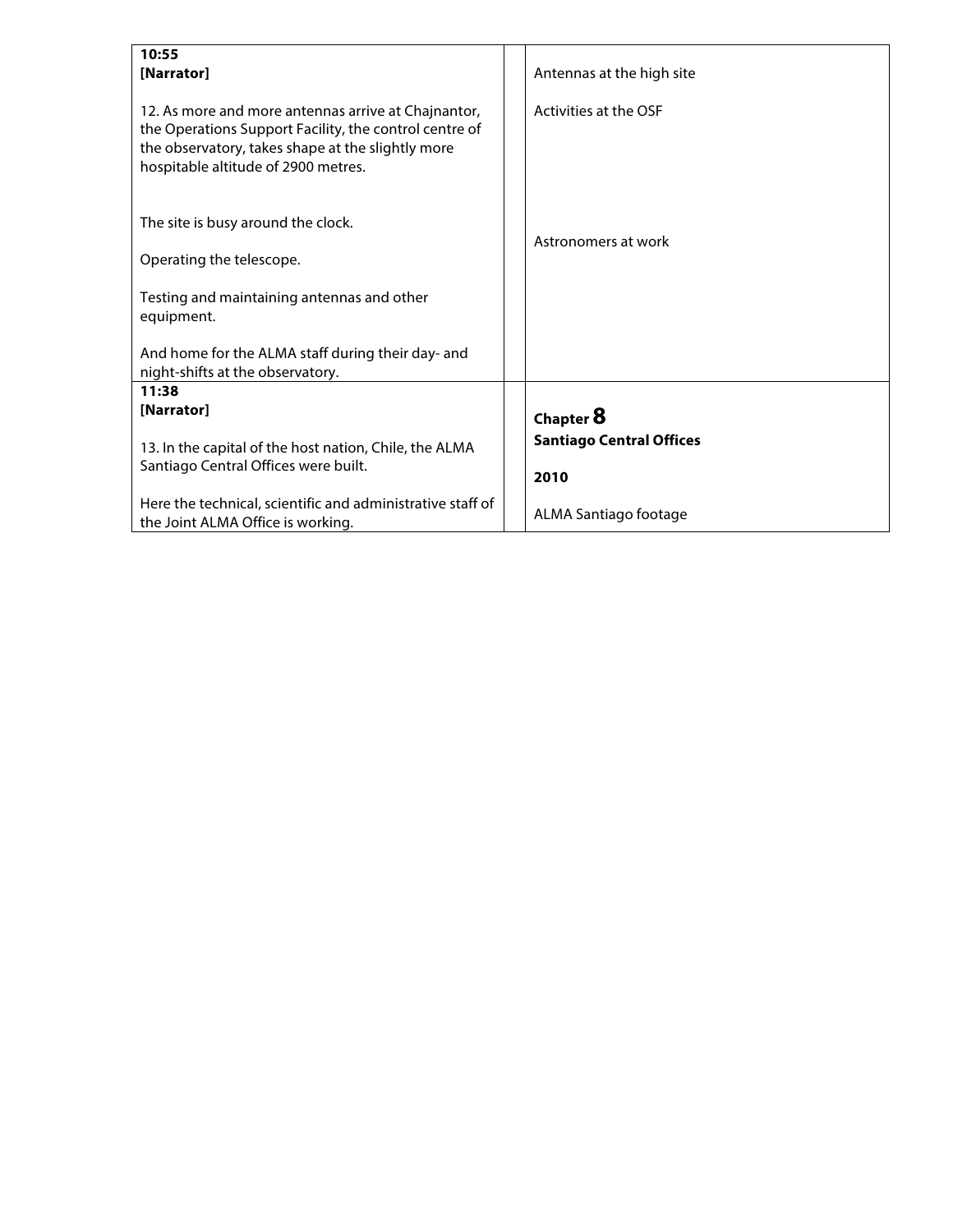| 12:10<br>[Narrator]                                                                                                                                                                                             |                                                                          |
|-----------------------------------------------------------------------------------------------------------------------------------------------------------------------------------------------------------------|--------------------------------------------------------------------------|
| 14. Even before the construction stage was complete,<br>the first scientific observations began with a partial<br>array of antennas.<br>ALMA had opened its eyes!                                               | "Book of ALMA" CGI,<br>Chapter 9<br><b>Proving Excellence</b><br>2011    |
| Thousands of scientists from around the world<br>competed to be among the lucky few to use the<br>facilities first.                                                                                             | Antennas moving<br>Scientists at work<br>Antennas moving                 |
| Even with just 16 antennas ALMA was already the<br>most powerful telescope of its kind.                                                                                                                         |                                                                          |
| 13:00<br>[Narrator]<br>15. The first scientific observations fulfilled everyone's<br>hopes.                                                                                                                     | Music peaks in a crescendo.                                              |
| The Antennae Galaxies, a pair of colliding galaxies with<br>dramatically distorted shapes.<br>Visible light can show us the stars in the galaxies, but<br>ALMA reveals the clouds of cold, dense gas from which | Astronomical results (material from press releases)<br>Antennae Galaxies |
| new stars are born.<br>The heart of the distinctive galaxy Centaurus A. ALMA<br>peers through the opaque dust lanes that obscure its<br>centre.                                                                 | Centaurus A.                                                             |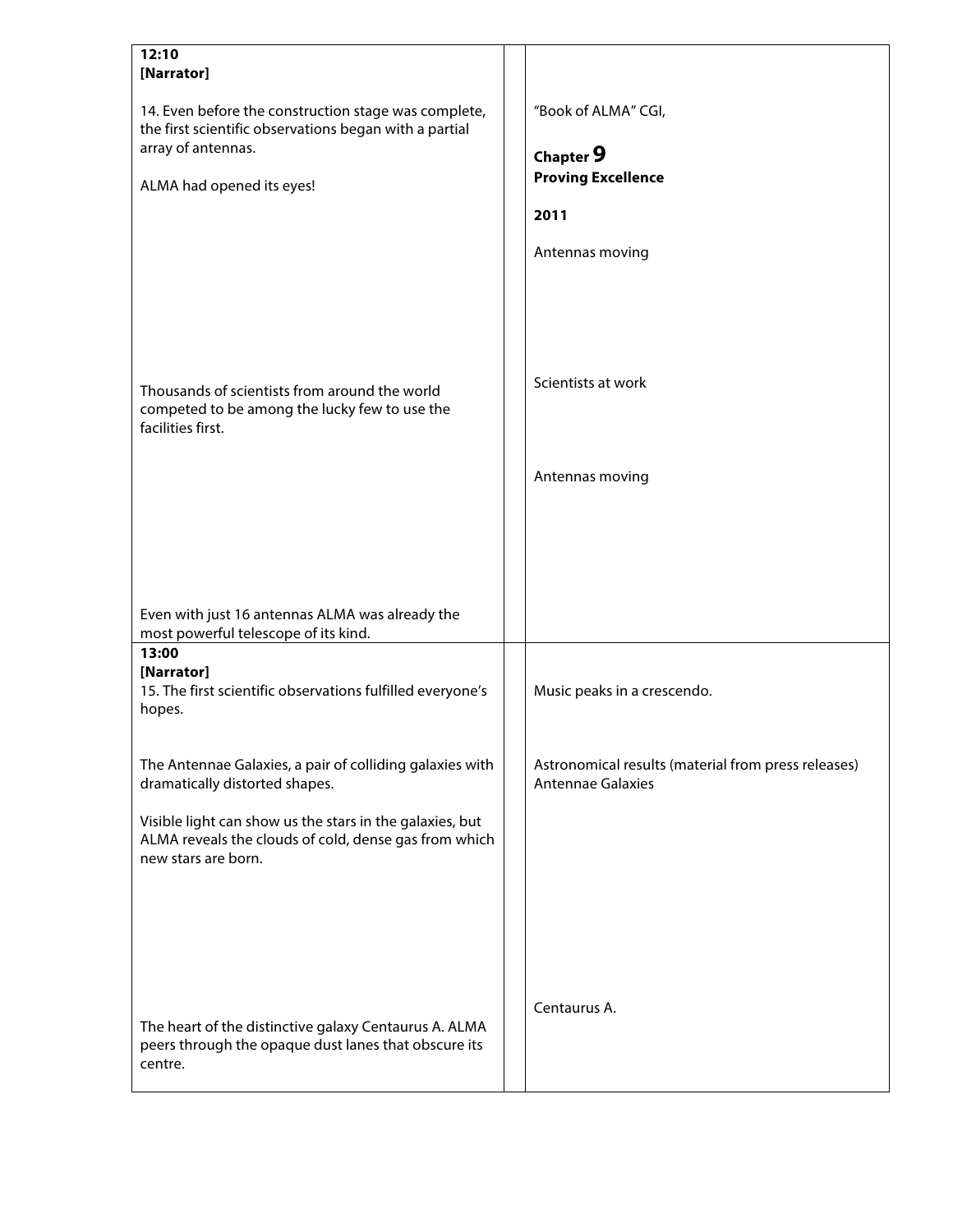| 13:48<br>[Narrator]                                                                                                                                                                                       |                 |
|-----------------------------------------------------------------------------------------------------------------------------------------------------------------------------------------------------------|-----------------|
| 16. A view of the nearby star Fomalhaut provides clues<br>as to how planetary systems form and evolve.                                                                                                    | Fomalhaut       |
| Cosmic dust grains found around a brown dwarf<br>suggest that rocky planets might be even more<br>common in our Universe than we thought.                                                                 | Cosmic dust     |
| Sugar molecules, spotted around a young, Sun-like<br>star for the first time: the building blocks of life in the<br>right place, at the right time, to be part of new planets<br>forming around the star. | Sugar molecules |
| An unexpected spiral structure in the material around<br>the old star R Sculptoris revealed the secrets of this<br>dying star.                                                                            | Spiral          |